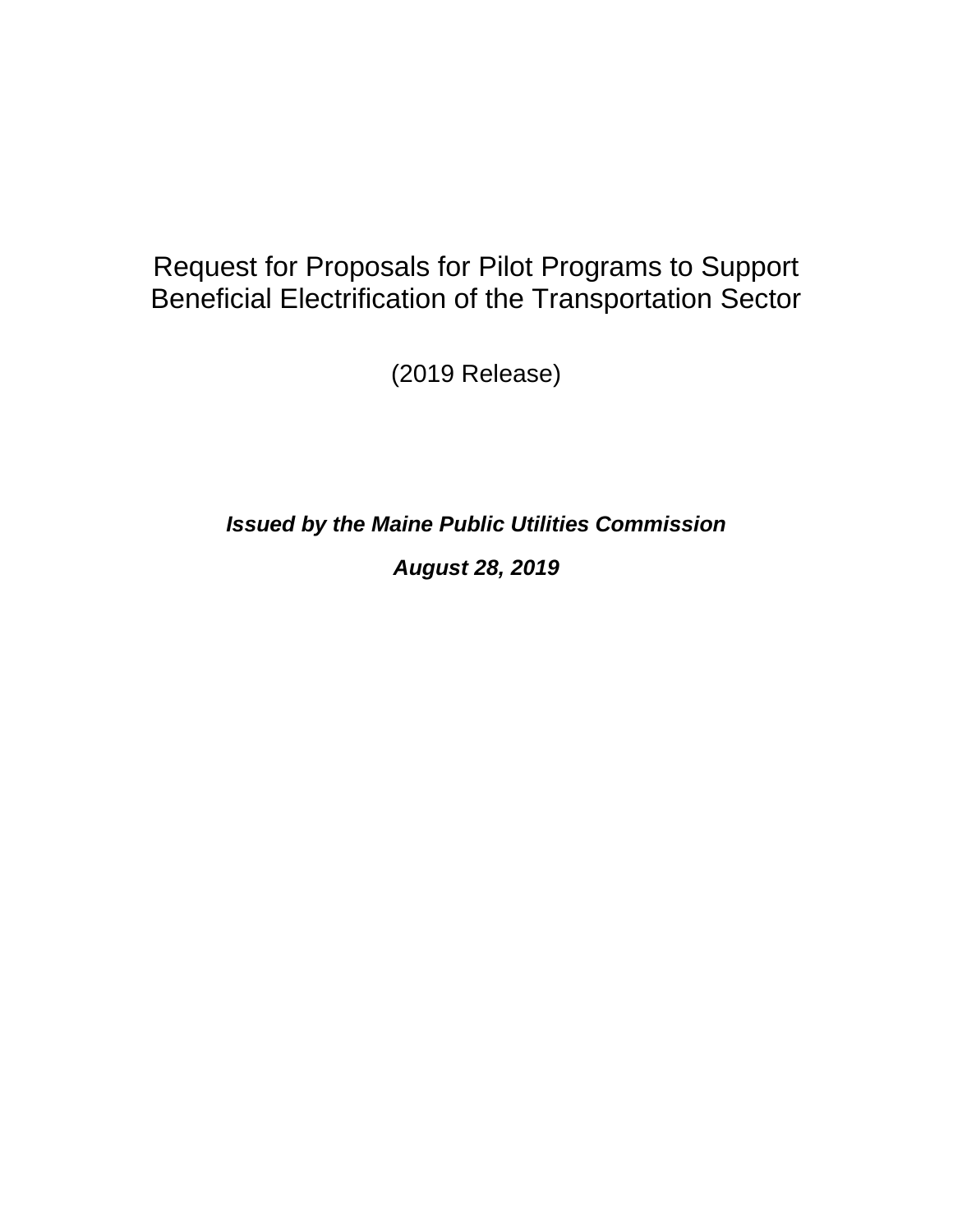Page 1 of 7

 $\overline{a}$ 

## **Background**

During its First Regular Session, the 129th Maine Legislature enacted An Act to Support Electrification of Certain Technologies for the Benefit of Maine Consumers and Utility Systems and the Environment, P.L. 2019, ch. 365, § 5 (the Act). The Act, a copy of which is attached to this RFP, directs the Maine Public Utilities Commission (Commission) to seek proposals for pilot programs to support the beneficial electrification of Maine's transportation sector. This request for proposals (RFP) seeks proposals as specified in the Act.<sup>1</sup>

As defined by the Act, and for the purpose of this RFP, "beneficial electrification" means electrification of a technology that reduces the use of a fossil fuel, including electrification of a technology that would otherwise require energy from a fossil fuel, and that provides a benefit to a utility, a ratepayer, or the environment (without causing harm to them) by improving the efficiency of the electricity grid or reducing consumer costs or emissions, including carbon emissions.

The Commission seeks proposals from utilities, non-utility entities, and the Efficiency Maine Trust.

# *Proposals must be submitted no later than Wednesday, November 20, 2019.*

*Proposal selection will occur on or before March 1, 2020.*

# **Purpose and Evaluation Standards**

The purpose of this RFP is to solicit proposals for pilot programs and projects that are limited in duration and scope to support beneficial electrification of the transportation sector. A proposal may address:

A. Electric vehicle chargers that make use of load management. For purposes of this paragraph, "load management" means the process of balancing the supply of electricity on a network with the electrical load by adjusting the load rather than the power station output;

<sup>&</sup>lt;sup>1</sup> The Act provides for a 2019 RFP release and a 2021 RFP release. This RFP pertains to the 2019 release only.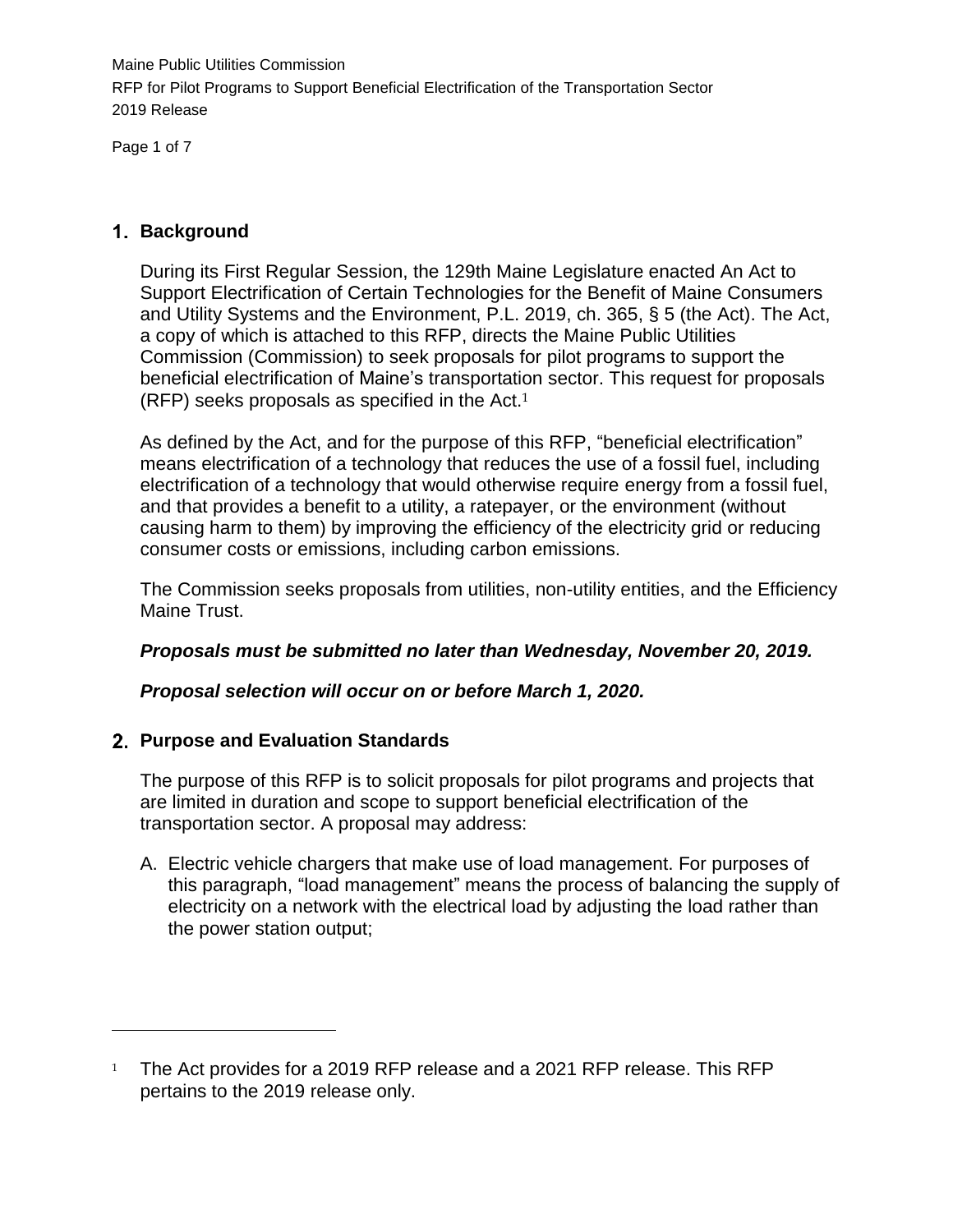Page 2 of 7

- B. Utility investment in electricity delivery infrastructure for direct-current electric vehicle fast-charging technology, including polyphase electric service;
- C. Fees for the delivery of electricity for direct-current electric vehicle fast-charging technology, including the use of financial incentives or short-term waivers of the fees; or
- D. Customer engagement and awareness programs that include the participation of the Efficiency Maine Trust as a neutral third party to provide input into the development and content of information submitted under this paragraph.

In its review of proposals, the Commission will consider whether and to what extent a proposal may duplicate related efforts currently being undertaken by the Efficiency Maine Trust.

The Commission will evaluate proposals based on:

- (1) the extent to which they are likely to result in information and data that will inform future efforts for beneficial electrification of the transportation sector;
- (2) the relevant experience of the bidder and other entities with whom a bidder proposes to partner or contract or are otherwise involved in the project or program;
- (3) the cost and funding source of the project or program; and
- (4) the schedule and duration of the program or project, including the bidder's ability to report on the results of the pilot sufficiently in advance of December 1, 2022.

The Commission will provide for public review and comment a synopsis of each proposal submitted in response to this RFP.

Before any proposals are selected, the Commission or its Staff may consult with one or more bidders to discuss modifications to the pilot as proposed and may allow such bidders to provide revisions or supplements to proposals.

Proposals will be evaluated based upon the requirements and objectives stated within this RFP. Acceptance of any proposal will be determined by the Commission in its sole discretion based upon the terms of the Act, this RFP, and the Commission's statutory public interest obligations.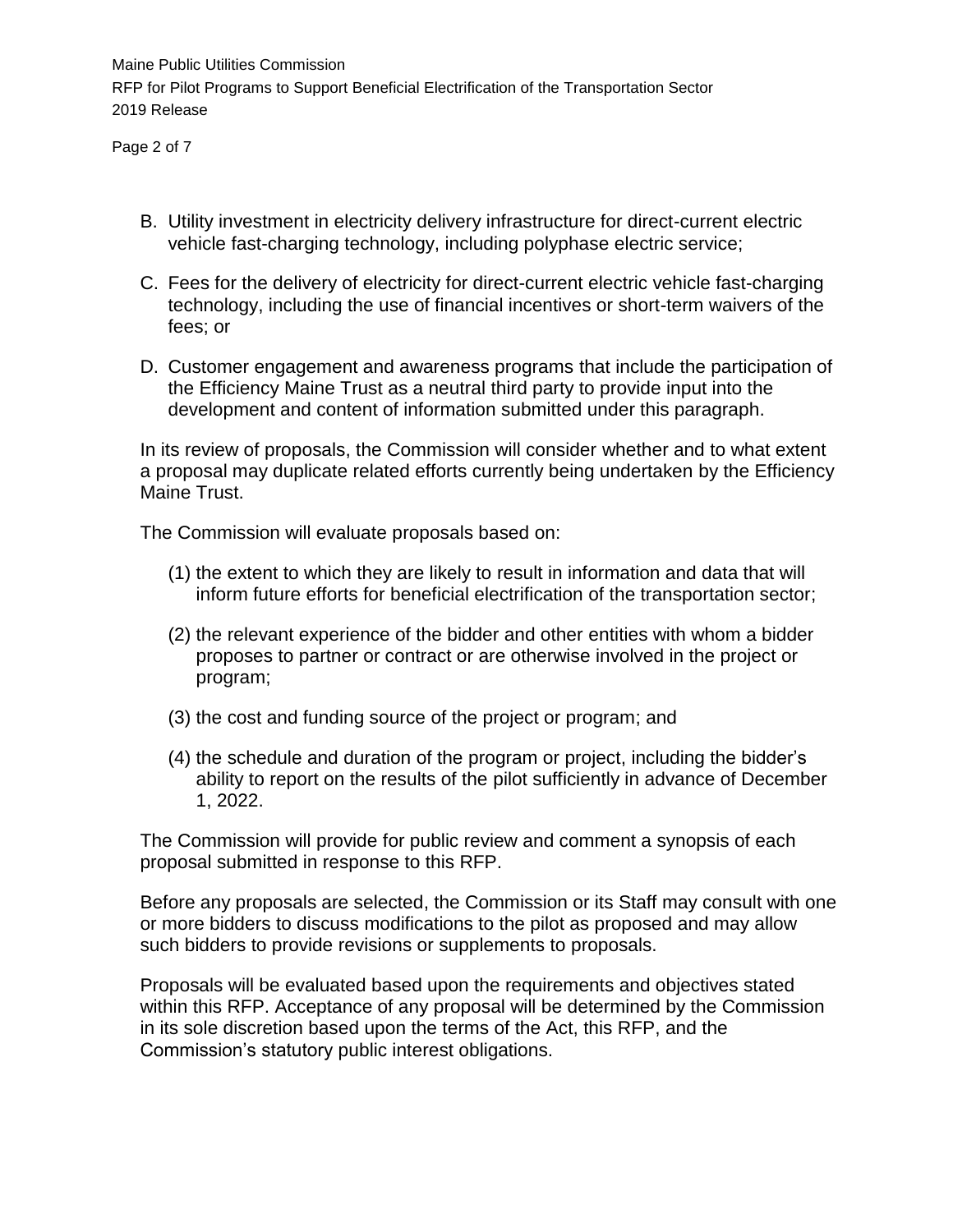Page 3 of 7

The Commission may accept or reject any proposal, or it may reject all proposals, based on its assessment of whether a proposal meets the requirements of this RFP, satisfies applicable policies and objectives of the Act at a reasonable cost, and conforms with generally accepted business practices.

#### **Proposal Requirements**

To be considered for selection by the Commission, proposals must include the following information, either in the initial proposal or after supplemental information is provided in response to a request from the Commission Staff.

## **3.1 Description of the Project**

Proposals must include a clear and detailed description of the proposed project or program. The description must include (but is not limited to) the scope, schedule, cost, funding source(s), and the information and data the pilot is designed to provide. Proposals must also:

- (a) describe how the pilot will demonstrate the goals of beneficial electrification as described above;
- (b) specify the issues that are intended to be studied, how data will be collected, and how the results will be used to determine the pilot project's effectiveness;
- (c) (if applicable) describe the technology and expected performance of the technology;
- (d) include methodologies to test the cost-effectiveness of the pilot project;
- (e) include an evaluation, measurement, and verification plan.

# **3.2 Public Synopsis**

Proposals must include a public synopsis of the pilot, which must include, at a minimum: (1) a general description of the project; (2) the bidder's relevant experience; and (3) the goal(s) of the pilot project and the information excepted to be gleaned from the project. The public synopsis should not include the bidder's identity. The synopsis will be made available for public review and comment.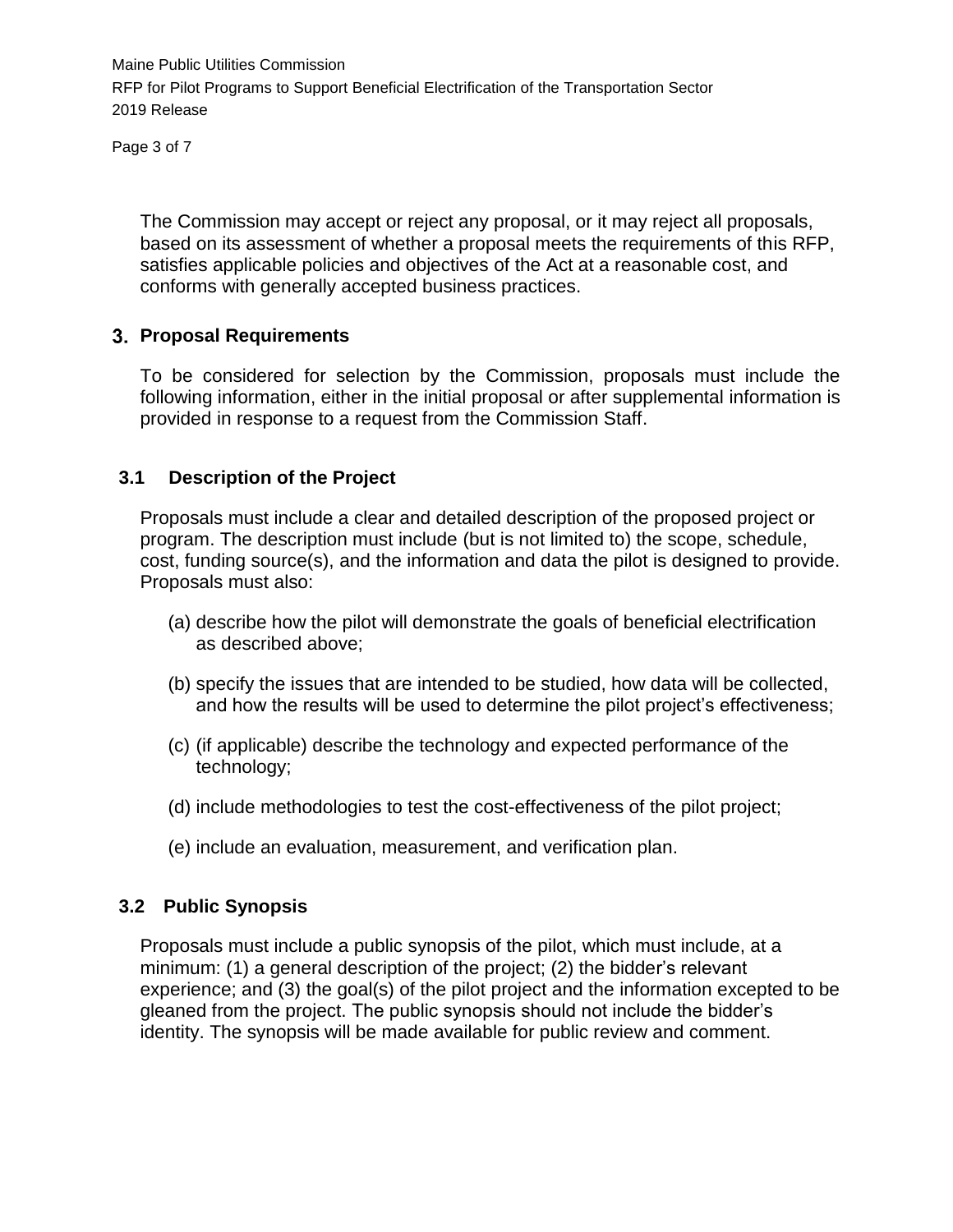Page 4 of 7

## **3.3 Bidder Qualifications**

Proposals must identify each person or entity to be involved in the program or project, and provide a description of the qualification and experience of each person or entity with comparable programs or projects.

Proposals must also document the technical and financial capability of each person or entity to implement the proposed program or project.

# **3.4 Financial and Technical Capability**

Information and supporting documents that demonstrate the financial and technical capability of the pilot and the pilot project team must be provided, including audited financial statements of the team companies (if applicable), their most current credit agency rating reports (if applicable) and other documentation demonstrating financial and technical capability.

## **3.5 Budget; Pricing; Source of Funding**

A comprehensive budget and pricing for pilot projects must be clearly identified. The Act does not provide a source of funding for this pilot. Priority will be given to pilots that do not impose additional costs on ratepayers. If the pilot is not self-funding, then the proponent should specify how the pilot will be funded. All contingencies associated with a proposal or pricing must be clearly indicated.

#### **3.6 Term; Milestones; Deliverables**

The Commission must complete its review of all implemented pilot programs by December 1, 2022. Thus, proposals must be designed such that the final deliverable of the pilot will be provided sufficiently in advance of that date. Proposals must include a timeline of milestones for the pilot and must describe the form, content, and timing of all deliverables to be provided.

# **3.7 Confidentiality**

A bidder may designate information included in its proposal as proprietary or confidential information. The Commission will take every reasonable step, consistent with law, to protect information that is clearly identified as proprietary or confidential on the page on which it appears. However, nonproprietary information about the bidders and proposals that are selected will become public at the time of the Commission's decision.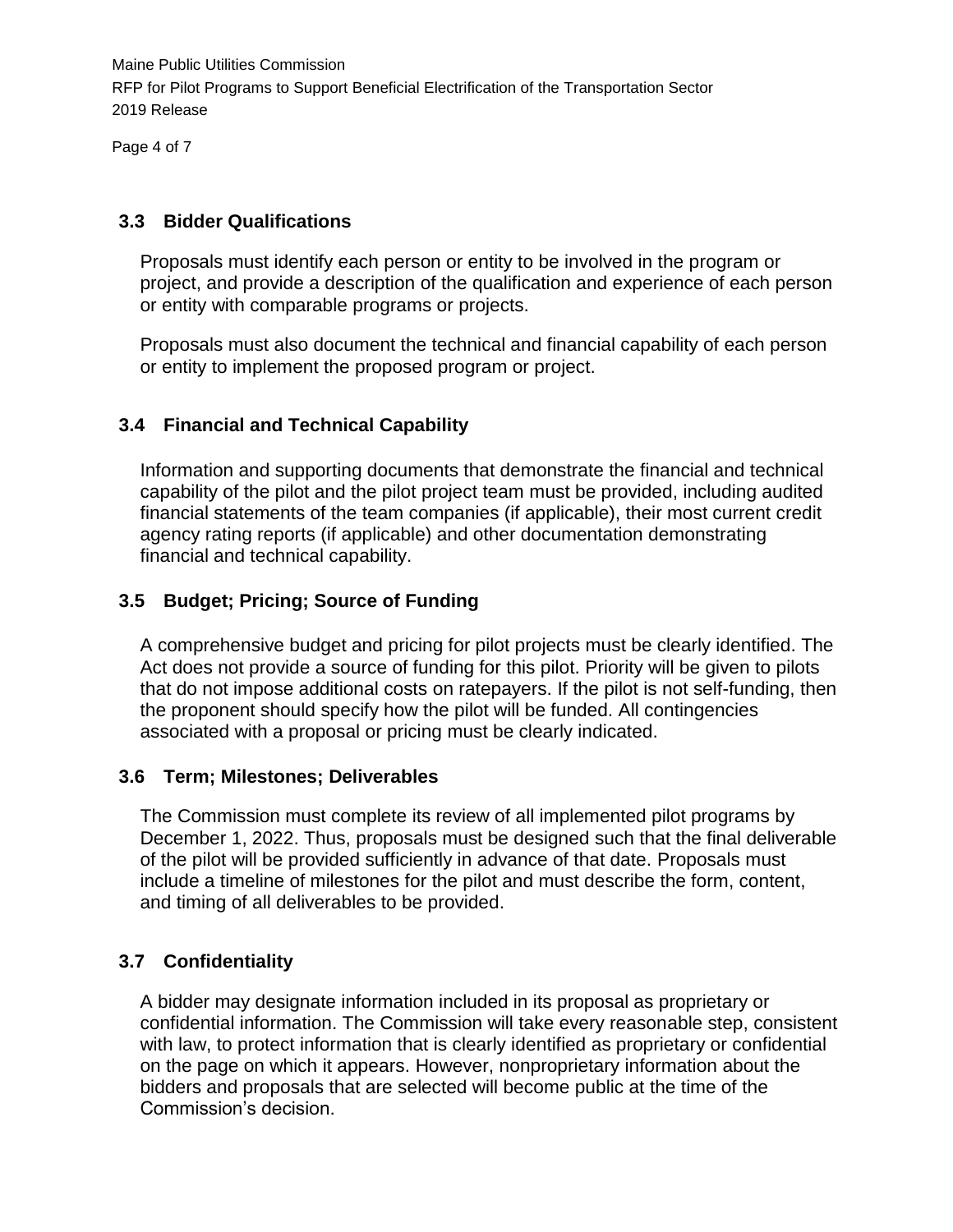Page 5 of 7

## **3.8 Affidavit**

Proposals must include an affidavit warranting the completeness and accuracy of the material provided.

## **RFP Process and Schedule**

Initial Proposals must be submitted no later than **Wednesday, November 20, 2019**.

Instructions for submitting proposals will be posted to the RFP website at: [https://www.maine.gov/mpuc/electricity/rfps/electrification-pilot/.](https://www.maine.gov/mpuc/electricity/rfps/electrification-pilot/)

The Commission will provide for public review and comment a synopsis of each proposal submitted in response to this RFP.

The Commission Staff will review all proposals and may ask for supplemental and/or clarifying information from one or more bidders. In addition, as noted in Section 2 above, the Commission or its Staff may consult with one or more bidders to discuss modifications to the pilot as proposed and allow such bidders to provide revised or supplemented proposals. As noted in Section 7.1 below, a bidder may amend or withdraw its proposal, or any portion of its proposal, or may withdraw entirely from the RFP, at any time prior to the submission of a Final Proposal. Final Proposals are binding.

When these processes and discussions are complete, resulting in Final Proposals, the Commission will formally deliberate and render a decision on whether to authorize one or more of the proposed pilot projects.

If it finds that none of the Final Proposals meet the requirements of this RFP and the Act, the Commission reserves the right to revise, suspend, or terminate the RFP at its sole discretion. If that occurs, the Commission will inform all bidders as soon as reasonably possible.

#### **RFP Documents and Information; Contact Persons**

The RFP and all related documents and information are available on the RFP Website at: [https://www.maine.gov/mpuc/electricity/rfps/electrification-pilot/.](https://www.maine.gov/mpuc/electricity/rfps/electrification-pilot/)

All changes and supplements to the RFP and related materials will be posted to the RFP Website. Bidders are responsible for reviewing the RFP Website to obtain these updates and additions.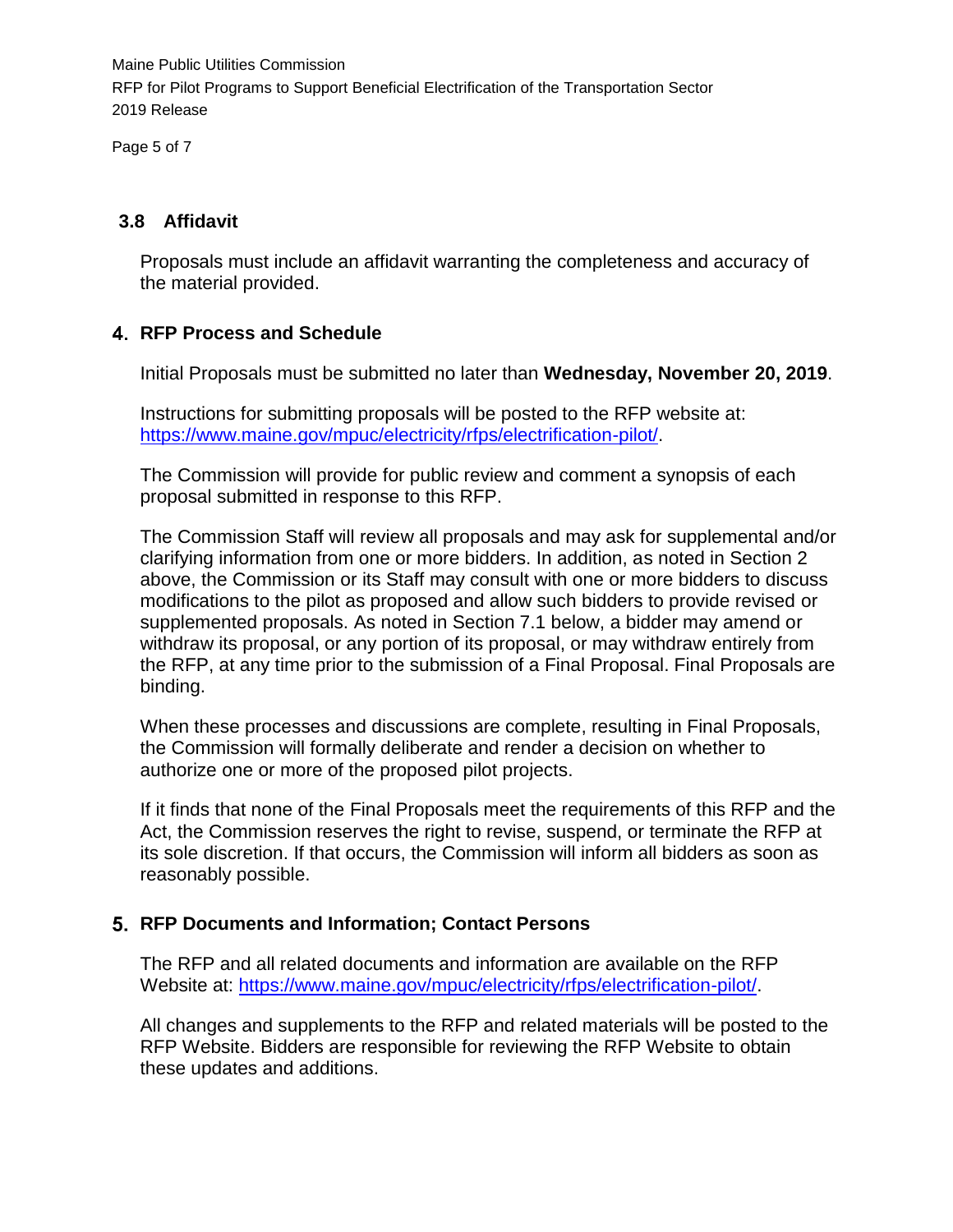Page 6 of 7

The RFP Contact Person is:

Faith Huntington Director of Electricity and Gas Utility Industries Maine Public Utilities Commission [Faith.Huntington@maine.gov](mailto:Faith.Huntington@maine.gov) 207-287-1373

Bidders may submit questions or request additional information by contacting the RFP Contact Person. If bidder inquiries elicit responses from the Commission that are generally applicable or corrections/clarifications to existing information, the Commission's responses may be posted to the RFP Website. Bidder questions and the Commission's responses will not otherwise be made generally available.

The Commission will endeavor to respond to all questions and information requests, but it is under no obligation to do so.

#### **Contract**

A contract will be negotiated with any bidder(s) whose project(s) is (are) selected. As part of the contract's terms and conditions, the Commission may (among other things) request that a selected bidder provide performance assurance.

# **General**

# **7.1 Proposals**

Proposals must be submitted in accordance with this RFP or as otherwise specified by the Commission. The Commission reserves the right to seek clarification and request additional information, documentation, and other material related to the proposals. Failure to provide any such items within the timeframes requested may result in disqualification.

A bidder may amend or withdraw its proposal, or any portion of its proposal, or may withdraw entirely from the RFP, at any time prior to the submission of a Final Proposal.

Final Proposals, when requested by the Commission, are binding.